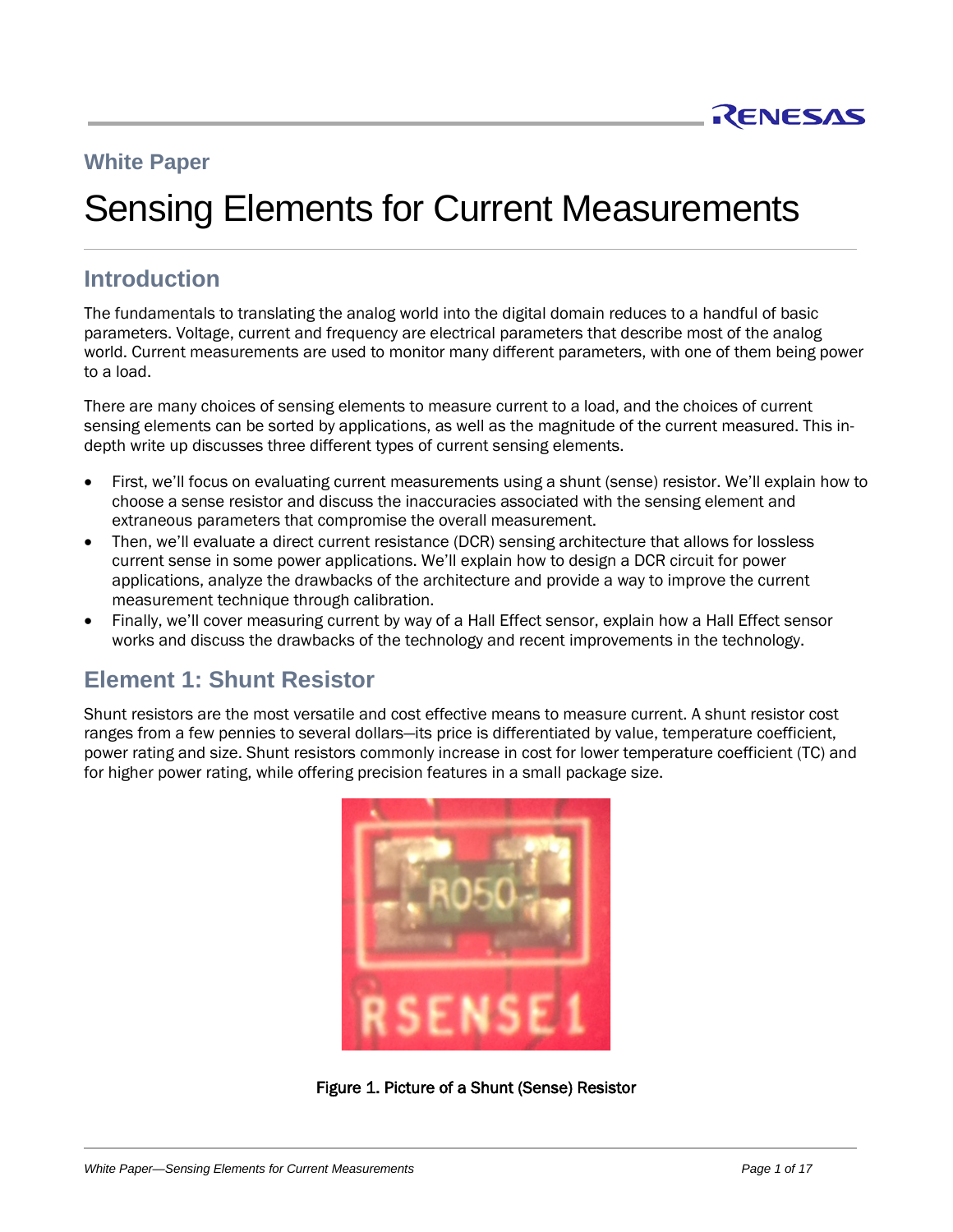With the knowledge of Ohm's law and the magnitude of the current to be measured, a shunt resistor can be designed into many applications. The simplicity of the design in process makes a resistor a versatile current sensing element.

In choosing a sense resistor value, the full scale voltage drop across the sense resistor and the maximum expected current measured for the application has to be known.

When possible, the voltage across the sense resistor should be kept to a minimum to lower the power dissipated by the sensing element. Low power dissipated by the sense resistor limits the heating of the resistor. A small temperature change to the sensor resistor results in a smaller resistance change versus all current sensing values. The stability and accuracy of the sense resistor versus all currents improves with a constant value shunt resistor.

For most current sensing applications, the minimum and maximum measurable currents are known. The designer chooses the allowable voltage drop across the shunt resistor. For this discussion, assume the current measured is bidirectional. The max shunt voltage is chosen as ±80mV. Assume the max measured current is ±100A. The shunt (sense) resistor value is calculated using

[Equation 1.](#page-1-0)

<span id="page-1-0"></span>
$$
R_{\text{sense}} = \frac{V_{\text{shunt\_max}}}{\text{Imeas}_{\text{Max}}}
$$

# Equation 1. Using Ohm's Law to Calculate the Shunt Resistor Value

<span id="page-1-1"></span>For this example, the shunt resistor, R<sub>sense</sub>, is calculated to equal 0.8mΩ. [Table 1](#page-1-1) is a list of other calculated shunt resistor values for a series of full scale current values.

|                    | R <sub>shunt</sub> /P <sub>rating</sub> |  |
|--------------------|-----------------------------------------|--|
| <b>ImeasMax</b>    | $Vshunt_{max} = 80mV$                   |  |
| 100µA              | 800Ω/8µW                                |  |
| 1 <sub>m</sub> A   | 80Ω/80μW                                |  |
| 10 <sub>m</sub> A  | 8Ω/800μW                                |  |
| 100 <sub>m</sub> A | 800mΩ/8mW                               |  |
| 500 <sub>m</sub> A | $160m\Omega/40mW$                       |  |
| 1 A                | 80mΩ/80mW                               |  |
| 5A                 | $16m\Omega/400mW$                       |  |
| 10A                | $8m\Omega/800mW$                        |  |
| 50A                | $1.6m\Omega/4W$                         |  |
| 100A               | $0.8m\Omega/8mW$                        |  |
| 500A               | $0.16$ m $\Omega$ /40W                  |  |

#### Table 1. Shunt Resistor Values and Minimum Power Rating for Several Full Scale Currents

The minimum power rating for the sense resistor is calculated in [Equation](#page-1-2) 2.

<span id="page-1-2"></span> $P_{res\_rating} = V_{shunt\_max}$ ·Imeas<sub>Max</sub>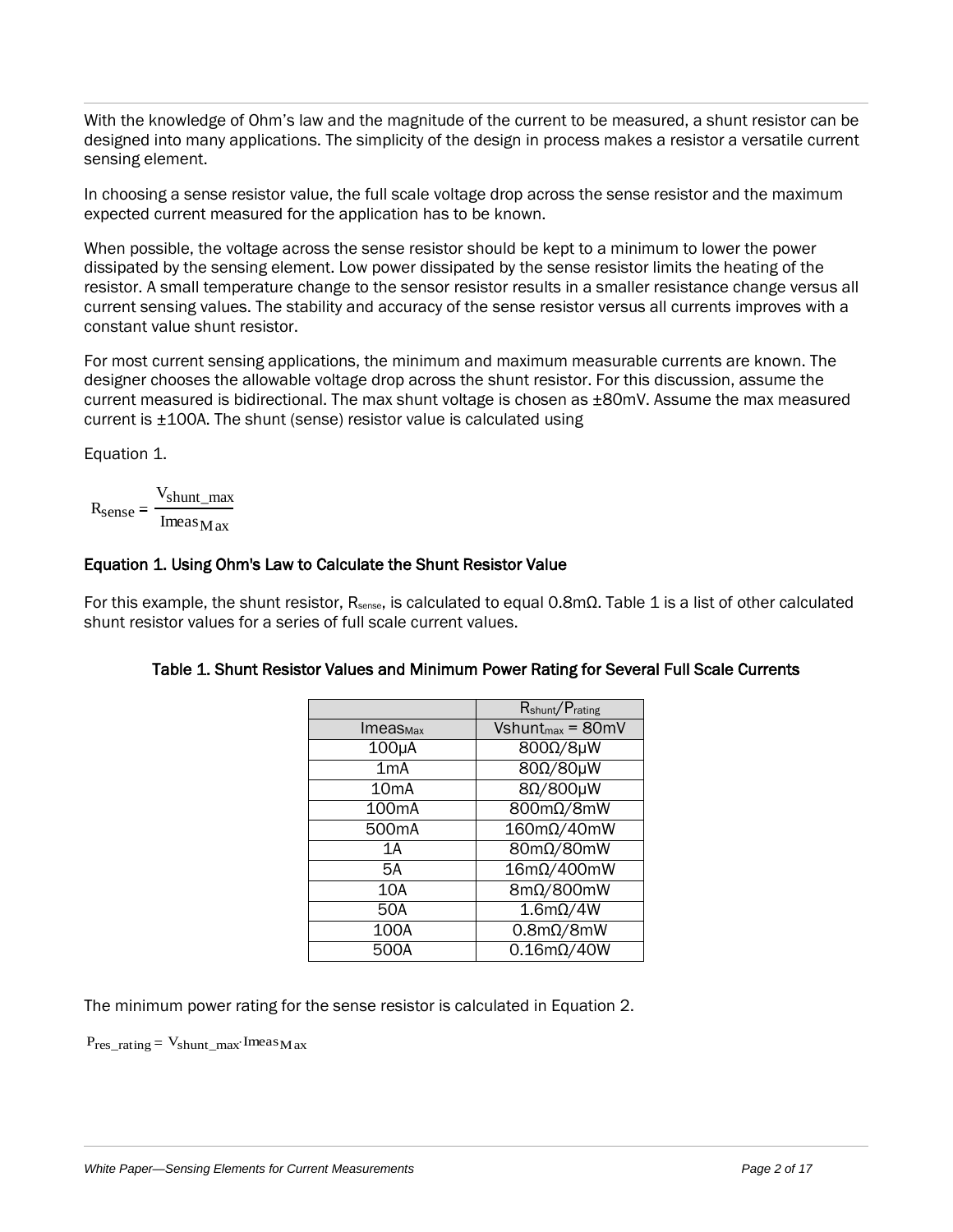#### Equation 2. The Minimum Power Rating Calculation of the Sense Resistor

The minimum power rating of sense resistor is calculated as 8W for the example. A general rule of thumb is to multiply the power rating calculated using [Equation 2](#page-1-2) by 2. This allows the sense resistor to survive an event when the current passing through the shunt resistor is greater than the measurable maximum current. The higher the ratio between the power rating of the chosen sense resistor and the calculated power rating of the system, the less the resistor heats up in high current applications.

The temperature coefficient (TC) of the sense resistor directly degrades the current measurement accuracy. The surrounding temperature of the sense resistor and the power dissipated by the resistor results in a sense resistor value change. The change in resistor temperature with respect to the amount of current that flows through the resistor is directly proportional to the ratio of the power rating of the resistor versus the power being dissipated. A change in sense resistor temperature results in a change in sense resistor value resulting in a change in measurement accuracy for the system. The change in a resistor value due to a temperature rise is calculated using [Equation 3.](#page-2-0)

 $\Delta R_{\text{sense}} = R_{\text{sense}} \cdot \text{Rsense}_{\text{T}C} \cdot \Delta \text{Temperature}$ 

#### <span id="page-2-0"></span>Equation 3. The Equation to Calculate the Resistance Change When Temperature Changes

 $\Delta$ Temperature is the change in temperature in Celsius. Rsense<sub>rc</sub> is the temperature coefficient rating for a sense resistor. R<sub>sense</sub> is the resistance value of the sense resistor at the initial temperature.

The change in the sensing element resistance is directly proportional to the current passing through resistor. The package size of the sense resistor determines the sensing element ability to counter temperature rise due to the power being dissipated by the resistor. The thermal resistance of the sensing elements package,  $\Theta_{\rm ia}$ , should be considered when choosing a sensing resistor.  $\Theta_{\rm ia}$  is the primary thermal resistive parameter to consider in determining the temperature rise in a resistor.  $\Theta_{\text{ia}}$  is the thermal resistance between the resistor and the temperature outside the resistor. [Table 2](#page-2-1) lists the thermal resistances of common surface mount packages.

| <b>Resistor Size</b> | Thermal Resistance, $\Theta_{ja}$ ( $\Delta C/W$ ) |  |
|----------------------|----------------------------------------------------|--|
| 0406                 | 30                                                 |  |
| 2512                 | 25                                                 |  |
| 1206                 | 32                                                 |  |
| 0805                 | 38                                                 |  |
| 0603                 | 63                                                 |  |
| 0402                 | 90                                                 |  |

#### <span id="page-2-1"></span>Table 2. Thermal Resistance of Surface Mount Resistors Referenced from Vishay Application Notes 28844 and 60122

Table 2 validates the intuitive conclusion that there is a greater temperature rise in smaller packages resulting in a larger resistance changes.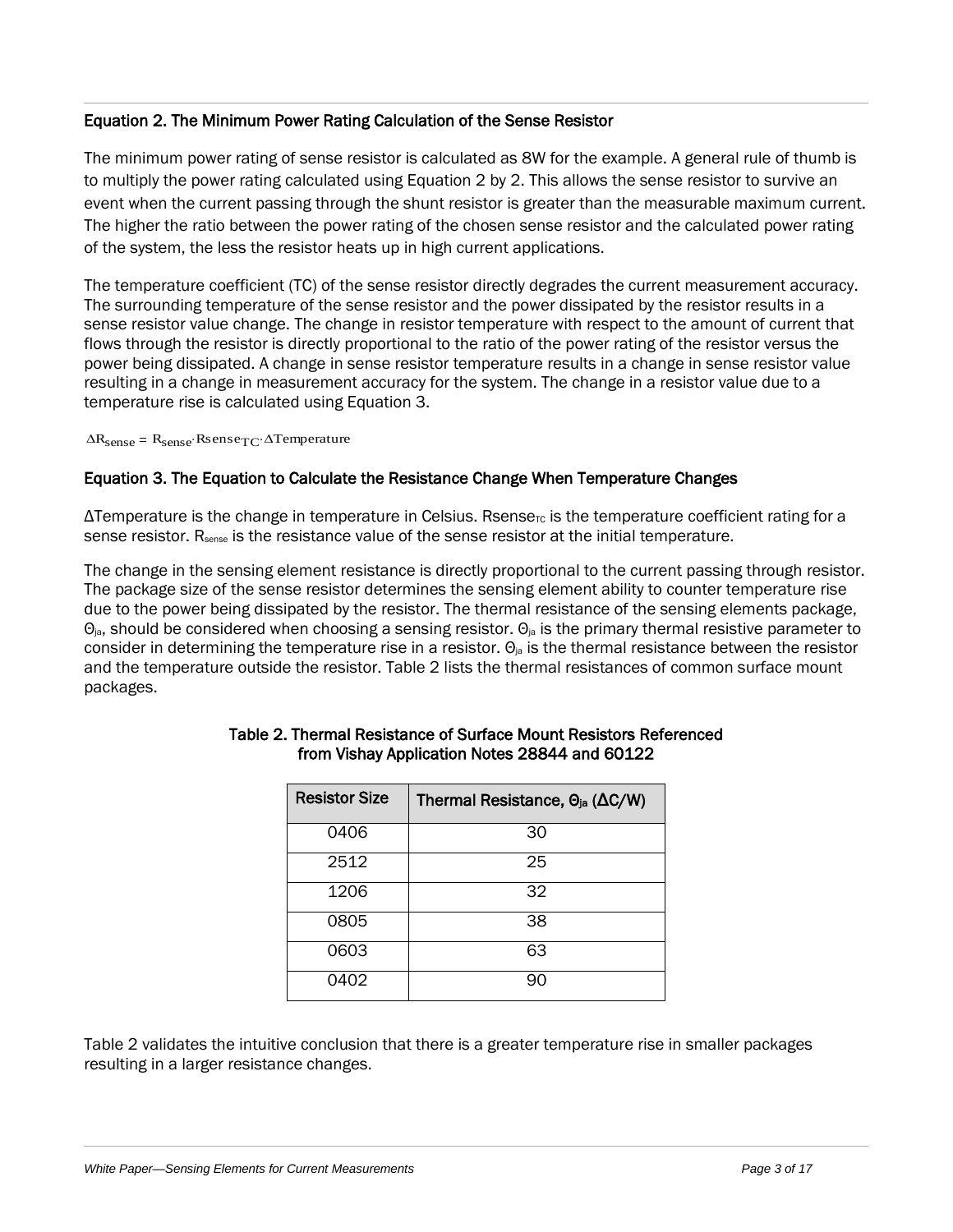A 0.8mΩ sense resistor with 50A through it dissipates 2W. The resistance change is calculated using [Equation 4.](#page-3-0)

 $\triangle$ Temperature =  $\theta_{ja}$ · $I^2$ ·R<sub>sense</sub>

# <span id="page-3-0"></span>Equation 4. Relates the Current Flow through a Sense Resistor to the Temperature Change of a Resistor

In [Equation 4,](#page-3-0)  $12 \times R_{\text{sense}}$  is the power dissipated by the shunt resistor.  $\Theta_{\text{ia}}$  is the thermal resistance of the sense resistor chosen. Assuming a 2512 is the sense resistor's package, the change in temperature of the resistor is calculated as 50C. Assume the Rsense<sub>rc</sub> is 100ppm/C. The change in resistance, using Equation [3,](#page-2-0) is calculated as 4µΩ. 4µΩ does not seem like a sizable change in resistance. To interpret the number a different way, compare the resistance change to the overall resistance value. 50A of current changes the resistor by 0.5% from nominal, resulting in a 0.5% current measurement error due to the change in shunt resistance.

[Figure 2](#page-3-1) plots current measurement error due to resistor self-heating. Smaller packages have less material to prevent the resistor from self-heating, and therefore have lower power dissipation limits. A method of increasing the power rating of a resistor while preserving a small footprint is to choose a wide package. The thermal resistance of a 0406 package roughly equals the thermal resistance of a 1206 package.



#### Figure 2. A Plot of Current Measurement Error Caused by Resistor Self-Heating

<span id="page-3-1"></span>It is often hard to readily purchase shunt resistor values for a desired current. Either the value of the shunt resistor does not exist or the power rating of the shunt resistor is too low. A means of circumventing the problem is to use two or more shunt resistors in parallel to set the desired current measurement range.

Assume that a 0.8mΩ shunt resistor with an 8W power rating is not readily available. Assume the power ratings and the shunt resistor values available for design are  $1 \text{m}\Omega/4W$ ,  $2 \text{m}\Omega/4W$  and  $4 \text{m}\Omega/4W$ .

Let's use a 1mΩ and a 4mΩ resistor in parallel to create the shunt resistor value of 0.8mΩ. [Figure 3](#page-4-0) shows an illustration of the shunt resistors in parallel.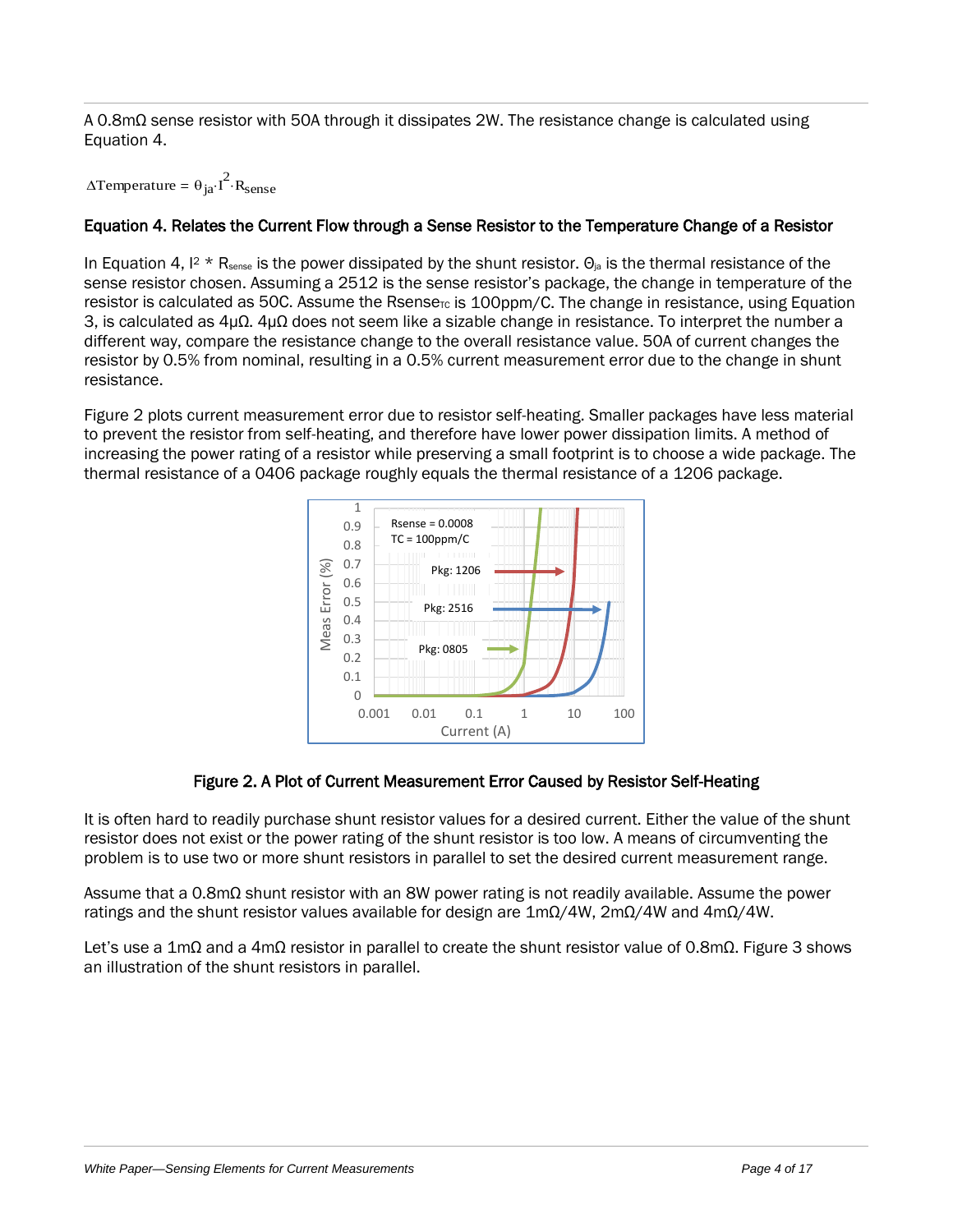

# <span id="page-4-0"></span>Figure 3. A Simplified Schematic Illustrating the Use of Two Shunt Resistors to Create a Desired Shunt Value

The power to each shunt resistor should be calculated before calling a solution complete. The power to each shunt resistor is calculated using [Equation 5.](#page-4-1)

$$
P_{shuntRes} = \frac{V_{shunt\_max}^{2}}{R_{sense}}
$$

#### <span id="page-4-1"></span>Equation 5. Power Equation through a Resistor

The power dissipated by the 1mΩ resistor is 6.4W. 1.6W is dissipated by the 4mΩ resistor. 1.6W exceeds the rating limit of 1W for the 1mΩ sense resistor. Another approach would is use three shunt resistors in parallel as illustrated in [Figure 4.](#page-4-2)



#### <span id="page-4-2"></span>Figure 4. Increasing the Number of Shunt Resistors in Parallel to Create a Shunt Resistor Value Reduces the Power Dissipated by Each Shunt Resistor

Using [Equation 5](#page-4-1), the power dissipated to each shunt resistor yields 3.2W for the each 2mΩ shunt resistor and 1.6W for the 4mΩ shunt resistor. All shunt resistors are within the specified power ratings.

#### Layout

The layout of a current measuring system is equally important as choosing the correct sense resistor and the correct analog converter. Poor layout techniques could result in severed traces, signal path oscillations, magnetic contamination which all contribute to poor system performance.

#### Trace Width

Matching the current carrying density of a copper trace with the maximum current that passes through is critical in the performance of the system. Neglecting the current carrying capability of a trace results in a large temperature rise in the trace, and a loss in system efficiency due to the increase in resistance of the copper trace. In extreme cases, the copper trace could be severed because the trace could not pass the current. The current carrying capability of a trace is calculated using [Equation 6.](#page-5-0)

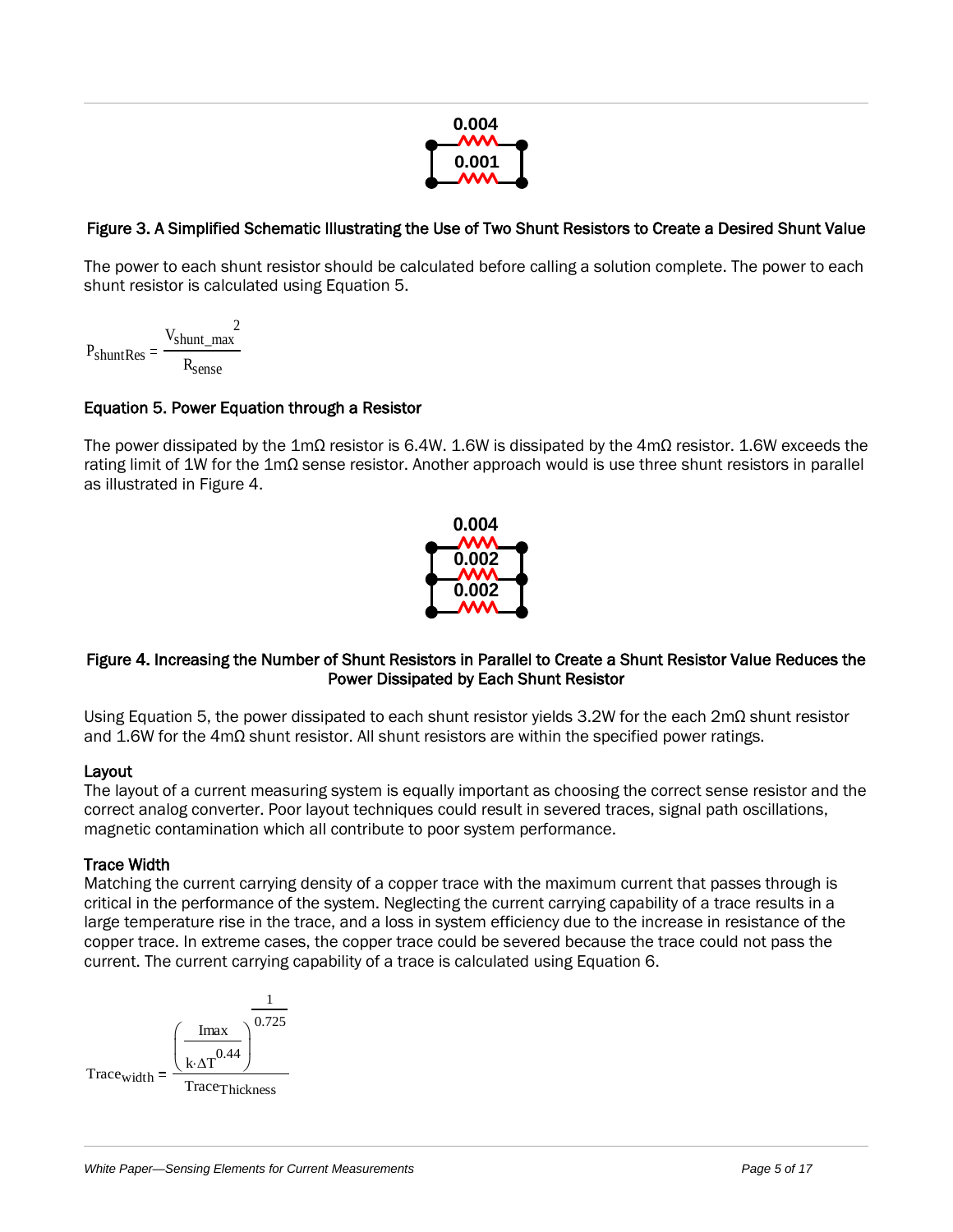#### <span id="page-5-0"></span>Equation 6. The Minimum PCB Trace Width for Currents That Pass Through the Trace

 $I<sub>max</sub>$  is the largest current expected to pass through the trace. ΔT is the allowable temperature rise in Celsius when the maximum current passes through the trace. Trace<sub>Thickness</sub> is the thickness of the trace specified to the PCB fabricator in mils. A typical thickness for general current carrying applications (<100mA) is 0.5oz copper or 0.7mils. For larger currents, the trace thickness should be greater than 1.0oz or 1.4mils. A balance between thickness, width and cost needs to be achieved for each design. The coefficient k in [Equation 6](#page-5-0) changes depending on the trace location. For external traces, the value of k equals 0.048 while for internal traces the value of k reduces to 0.024. The k values and [Equation 6](#page-5-0) are stated per the ANSI IPC-2221(A) standards.

# Trace Routing

It is always advised to make the distance between voltage source, sense resistor and load as close as possible. The longer the trace length between components will result in voltage drops between components. The additional resistance reduces the efficiency of a system.

The bulk resistance, ρ, of copper is 0.67μ $Ω$ /in or 1.7μ $Ω$ /cm at +25 °C. The resistance of trace can be calculated from [Equation 7.](#page-5-1)

 $R_{\text{trace}} = \rho$ Trace<sub>length</sub> Trace<sub>width</sub> Trace<sub>thickness</sub>

# <span id="page-5-1"></span>Equation 7. Trace Resistance Calculation



#### [Figure 5](#page-5-2) illustrates each dimension of a trace.

#### Figure 5. Illustration of the Trace Dimensions for a Strip Line Trace

<span id="page-5-2"></span>For example, assume a trace has 2oz of copper or 2.8mil thickness, a width of 100mil and a length of 0.5in. Using [Equation 7](#page-5-1), the resistance of the trace is approximately 2mΩ. Assume 1A of current is passing through the trace. A 2mV voltage drop results from trace routing.

Current flowing through a conductor takes the path of least resistance. When routing a trace, avoid orthogonal connections for current bearing traces.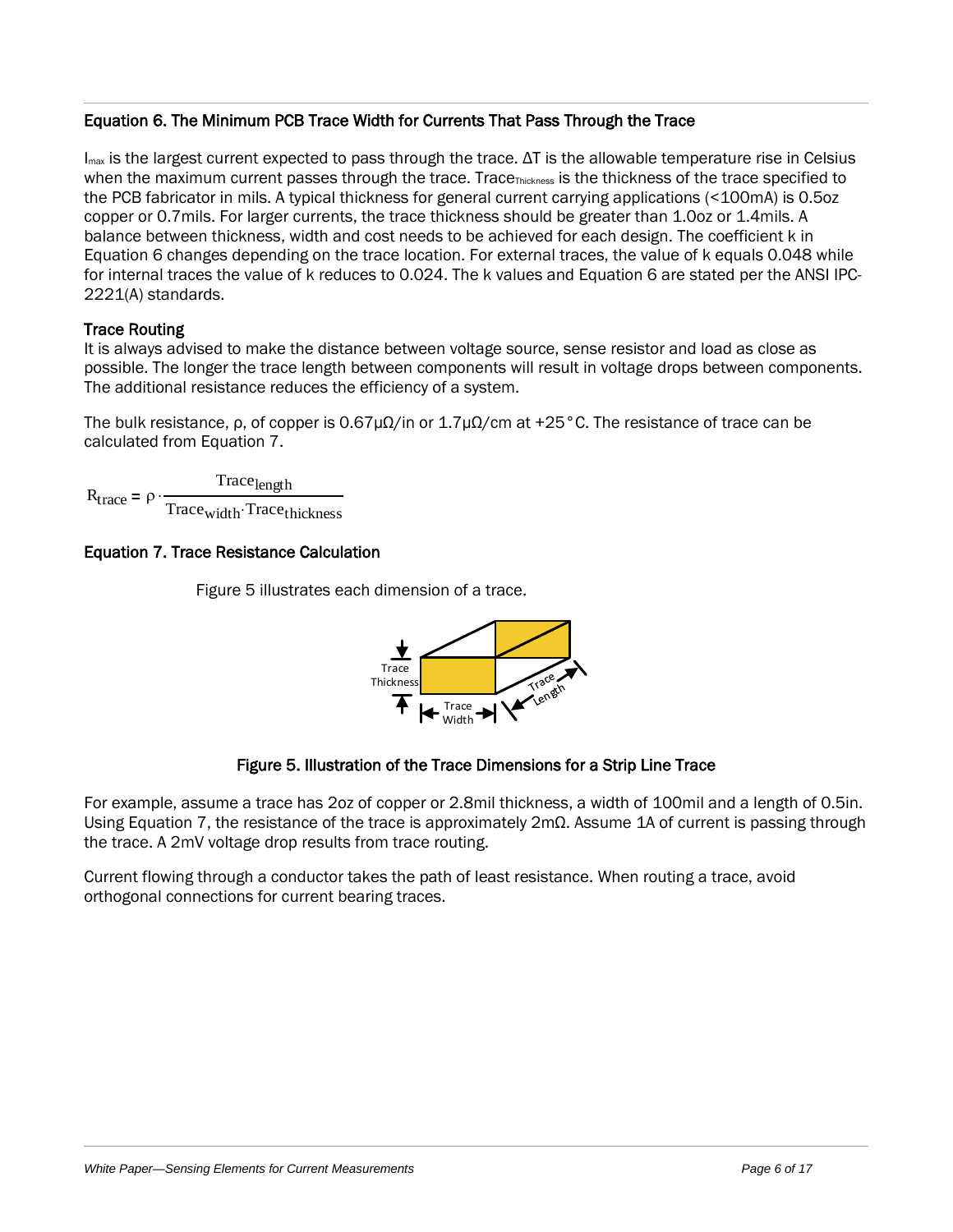

# Figure 6. Avoid Routing Orthogonal Connections for Traces That Have High Magnitude through Currents

Orthogonal routing for high current flow traces could result in current crowding, localized heating of the trace and a change in trace resistance.



# Figure 7. Use Arcs and 45 Degree Traces to Safely Route Traces with Large Current Flows

<span id="page-6-0"></span>The utilization of either arcs or 45 degree traces in routing large current flow traces will maintain uniform current flow throughout the trace. [Figure 7](#page-6-0) illustrates the routing technique.

#### Connecting Sense Traces to the Current Sense Resistor

Ideally, a four terminal current sense resistor would be used as the sensing element. Four terminal sensor resistors can be hard to find for specific values and sizes. Often a two terminal sense resistor is designed into the application.

Sense lines are high impedance by definition. The connection point of a high impedance line reflects the voltage at the intersection of a current bearing trace and a high impedance trace.

**Payer 6.** Avoid Routing Orthogonal Connections for Traces That Here High Magnitude through Current and the Paper Line of the Current Current Current Current Current Current Current Current Current Current Current Flow<br>
Th The high impedance trace should connect at the intersection where the sense resistor meets the landing pad on the PCB. The best place to make a current sense line connection is on the inner side of the sense resistor footprint. The illustration of the connection is shown in [Figure 8.](#page-7-0) Most of the current flow is at the outer edge of the footprint. The current ceases at the point the sense resistor connects to the landing pad. Assume the sense resistor connects at the middle of the each landing pad. This leaves the inner half of the each landing pad with little current flow. With little current flow, the inner half of each landing pad is classified as high impedance and perfect for a sense connection.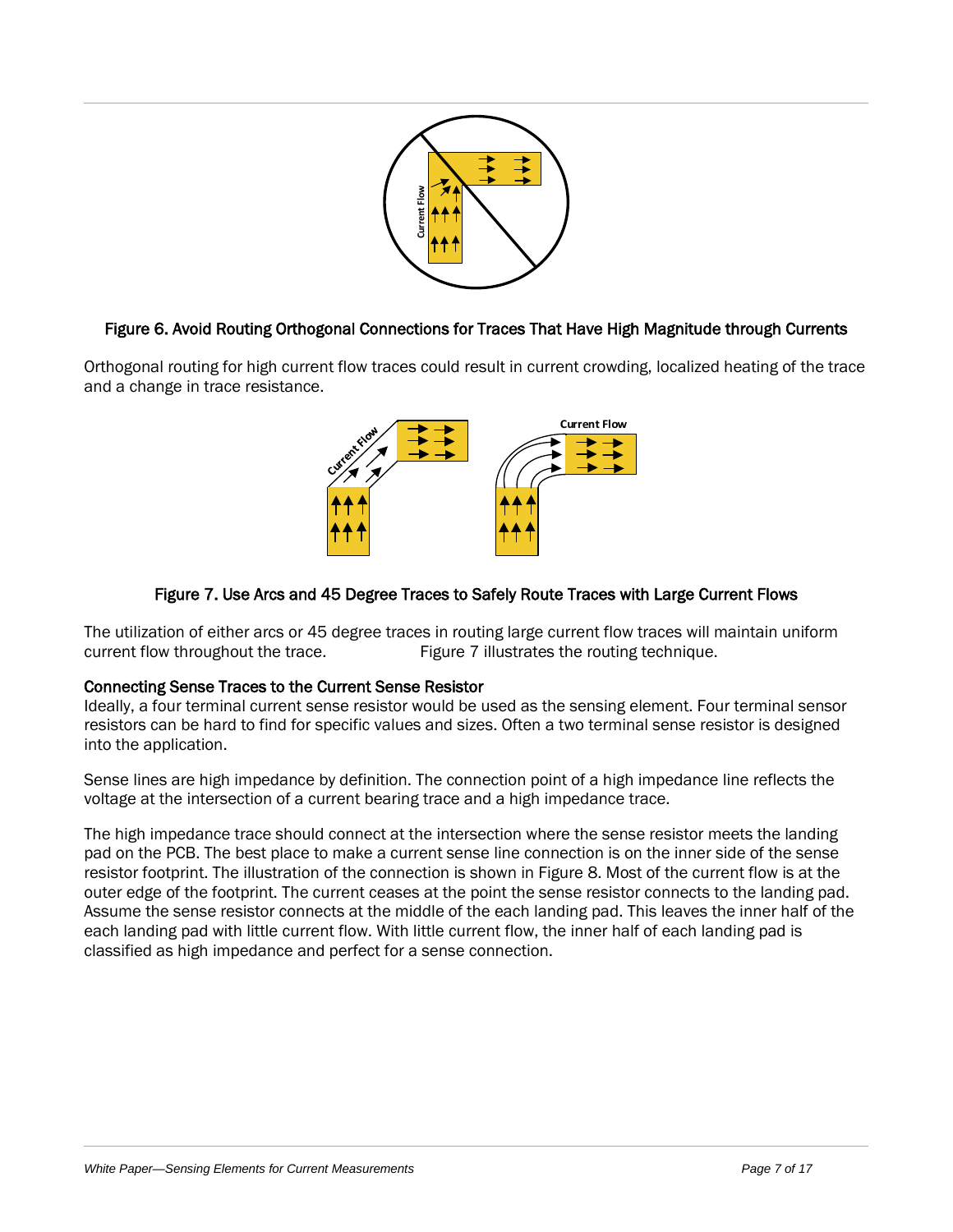

# Figure 8. Connecting the Sense Lines to a Current Sense Resistor

<span id="page-7-0"></span>Current sense resistors are often smaller than the width of the traces that connect to the footprint. The trace connecting to the footprint is tapered at a 45 degree angle to control the uniformity of the current flow.

#### Magnetic Interference

The magnetic field generated from a trace is directly proportional to the current passing through the trace and the distance from the trace the field is being measured at[. Figure 9](#page-7-1) illustrates the direction the magnetic field flows versus current flow.

$$
\left(\bigodot \mathbf{V} \bigodot\right) B = \frac{\mu_0 \cdot I}{2 \cdot \pi \cdot r}
$$

#### <span id="page-7-1"></span>Figure 9. The Conductor on the Left Shows the Magnetic Field Flowing in a Clockwise Direction for Currents Flowing into the Page; Current Flowing Out of the Page Has a Counter Clockwise Magnetic Flow

The equation i[n Figure 9](#page-7-1) determines the magnetic field, B, the trace generates in relation to the current passing through the trace, I, and the distance the magnetic field is being measured from the conductor, r. The permeability of air,  $\mu_{0}$ , is  $4\pi * 10^{-7}$  H/m.

**Example 19 Convertise and Current Measurements for Current Measurements for Current Measurements and AS diagnosis and AS diagnosis and Current Measurements for Current Tool Current Measurements for Current Measurements** When routing high current traces, avoid routing high impedance traces in parallel with high current bearing traces. A means of limiting the magnetic interference from high current traces is to closely route the paths connected to and from the sense resistor. The magnetic field cancels outside the two traces and adds between the two traces[. Figure 10](#page-8-0) illustrates a magnetic field insensitive layout.

If possible, do not cross traces with high current. If a trace crossing cannot be avoided, cross the trace in an orthogonal manor and the furthest layer from the current bearing trace. The inference from the current bearing trace will be limited.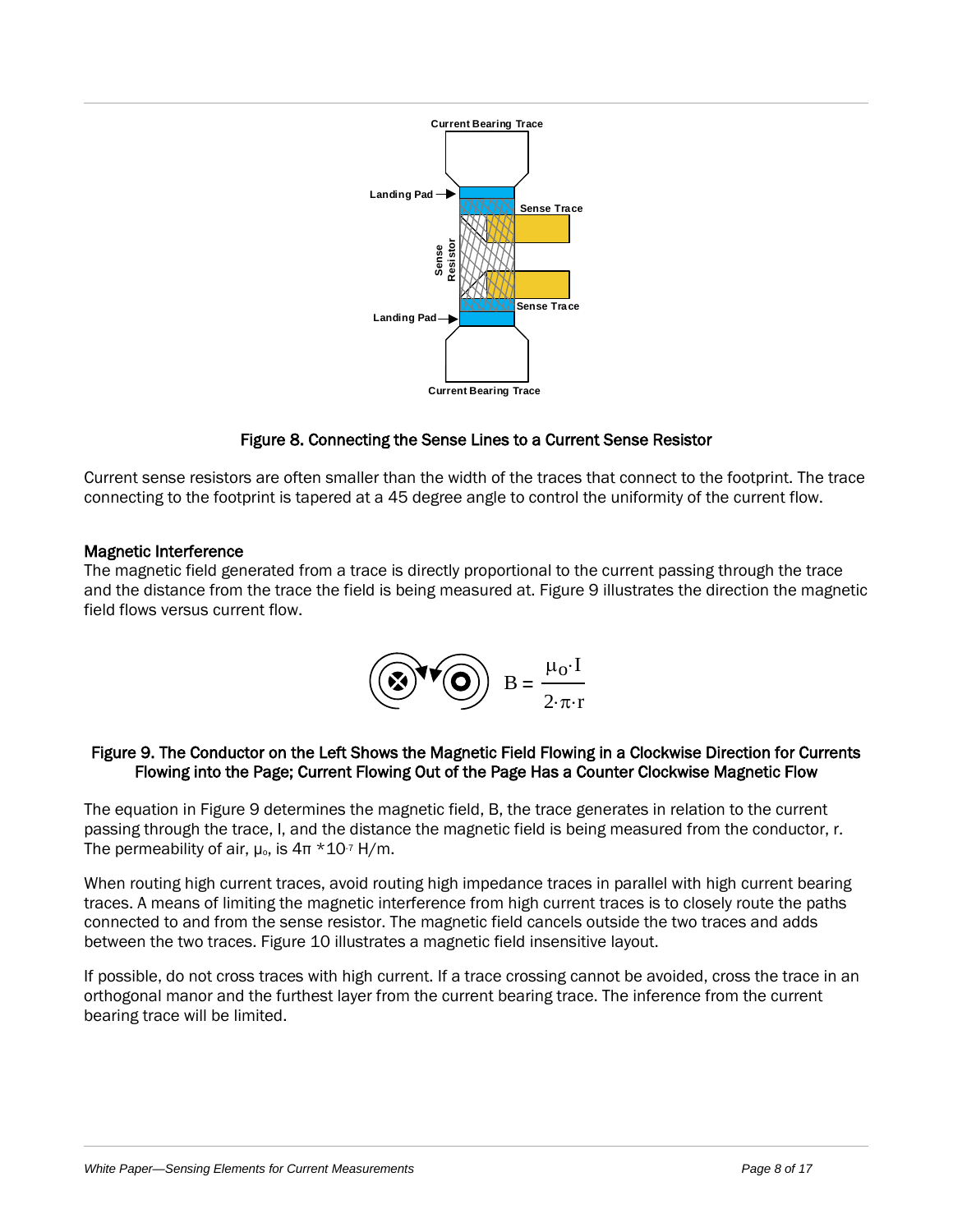

#### <span id="page-8-0"></span>Figure 10. Closely Routed Traces That Connect to the Sense Resistor Reduces the Magnetic Interference Sourced from the Current Flowing through the Traces

#### Shunt Resistor Summary

Using a sense resistor to measure current is straight forward as long as proper care is taken with respect to layout and in choosing a sense resistor. The power rating and temperature coefficient parameters of a sense resistor are critical for designing a high accuracy current measurement system. With the knowledge of Ohm's law, sense resistors are easy to design with. A drawback of the technology is that a sense resistor consumes power which eats into voltage headroom and lowers the efficiency of some applications.

# **Element 2: Direct Current Resistance**

DCR circuits are commonly used in low supply voltage applications where the voltage drop of a sense resistor is a significant percentage of the supply voltage being sourced to the load. A low supply voltage is often defined as any regulated voltage lower than 1.5V.





<span id="page-8-1"></span>A DCR sense circuit is an alternative to a sense resistor. The DCR circuit utilizes the parasitic resistance of an inductor to measure the current to the load. A DCR circuit remotely measures the current through an energy storing inductor of a switching regulator circuit. The lack of components in series with the regulator to the load makes the circuit lossless.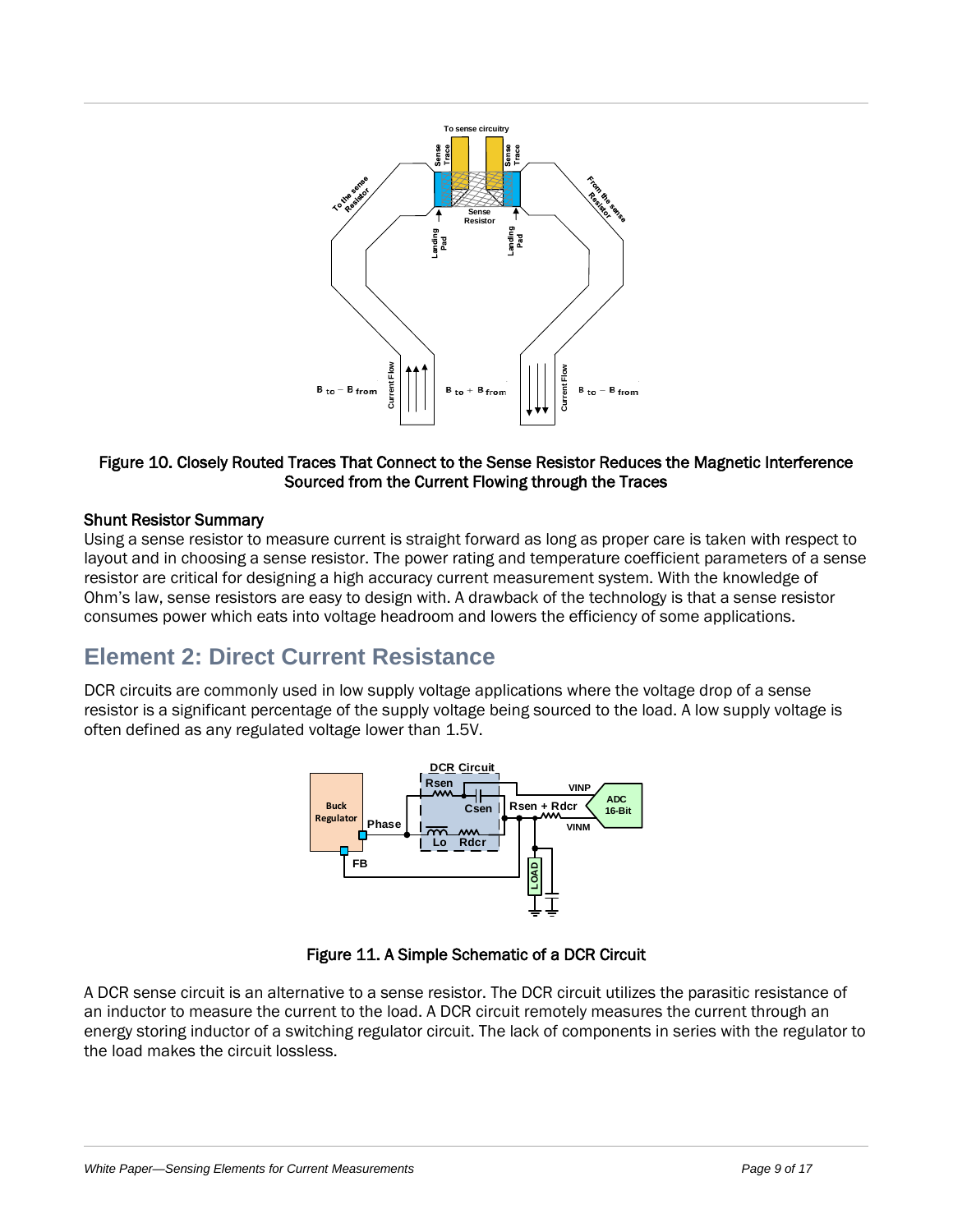A properly matched DCR circuit has an effective impedance with respect to the ADC that equates to the resistance within the inductor[. Figure 11](#page-8-1) is a simple schematic of a DCR circuit. Before deriving the transfer function between the inductor current and voltage at the input of the ADC, let's review the definition of an inductor and capacitor in the Laplacian domain.

$$
X_{C}(f) = \frac{1}{j \cdot \omega(f) \cdot C}
$$
 
$$
X_{L}(f) = j \cdot \omega(f) \cdot L
$$

# Equation 8. The Admittance and Reactance Equations for a Capacitor and Inductor, Respectively

 $X_c$  is the impedance of a capacitor related to the frequency and  $X<sub>L</sub>$  is the impedance of an inductor related to frequency. ω equals to 2πf. f is the switching frequency dictated by the regulator. Using Ohm's law, the voltage across the DCR circuit in terms of the current flowing through the inductor is defined by [Equation 9.](#page-9-0)

 $V_{\text{der}}(f) = (R_{\text{der}} + j \cdot \omega(f) \cdot L) \cdot I_L$ 

# <span id="page-9-0"></span>Equation 9. The Voltage Equation Measured Across the DCR Circuit

In [Equation 9,](#page-9-0)  $R_{\text{dcr}}$  is the parasitic resistance of the inductor. The voltage drop across the inductor (Lo) and resistor (R<sub>dcr</sub>) is the same as the voltage drop across the resistor (Rsen) and capacitor (Csen)[. Equation 10](#page-9-1) defines the voltage across the capacitor (Vcsen) in terms of the inductor current (IL).



#### <span id="page-9-1"></span>Equation 10. The Voltage Equation for the Sense Capacitor

The relationship between the inductor load current (IL) and the voltage across capacitor simplifies if the component selection in [Equation 11](#page-9-2) is true.

$$
\frac{L}{R_{\text{dcr}}} = C_{\text{sen}} \cdot R_{\text{sen}}
$$

# <span id="page-9-2"></span>Equation 11. The Mathematical Relation That Enables the DCR to Work

If [Equation 11](#page-9-2) holds true, the numerator and denominator of the fraction in [Equation 10](#page-9-1) cancels reducing the voltage across the sense capacitor to the equation represented in [Equation 12.](#page-9-3)

 $V_c = R_{\text{dcr}} \cdot I_L$ 

# <span id="page-9-3"></span>Equation 12. The Equation for the Voltage across the Capacitor When [Equation 11](#page-9-2) Holds True

Most inductor datasheets specify the average value of the  $R_{\text{der}}$  for the inductor.  $R_{\text{der}}$  values are usually sub 1mΩ with a tolerance averaging 10%. Common chip capacitor tolerances average to 10%.

Inductors are constructed out of metal. Metal has a high temperature coefficient. The temperature drift of the inductor value and the parasitic resistance  $(R_{\text{dot}})$  could cause the DCR circuit to be un-balanced. The change in the inductor value and parasitic resistance could be a result of either self-heating due to current passing through the inductor or environmental temperature rise. Copper has a resistive change of 3.9mΩ/C. The change in inductor wire temperature directly impacts the value of  $R_{\text{dcr}}$ . To counter the temperature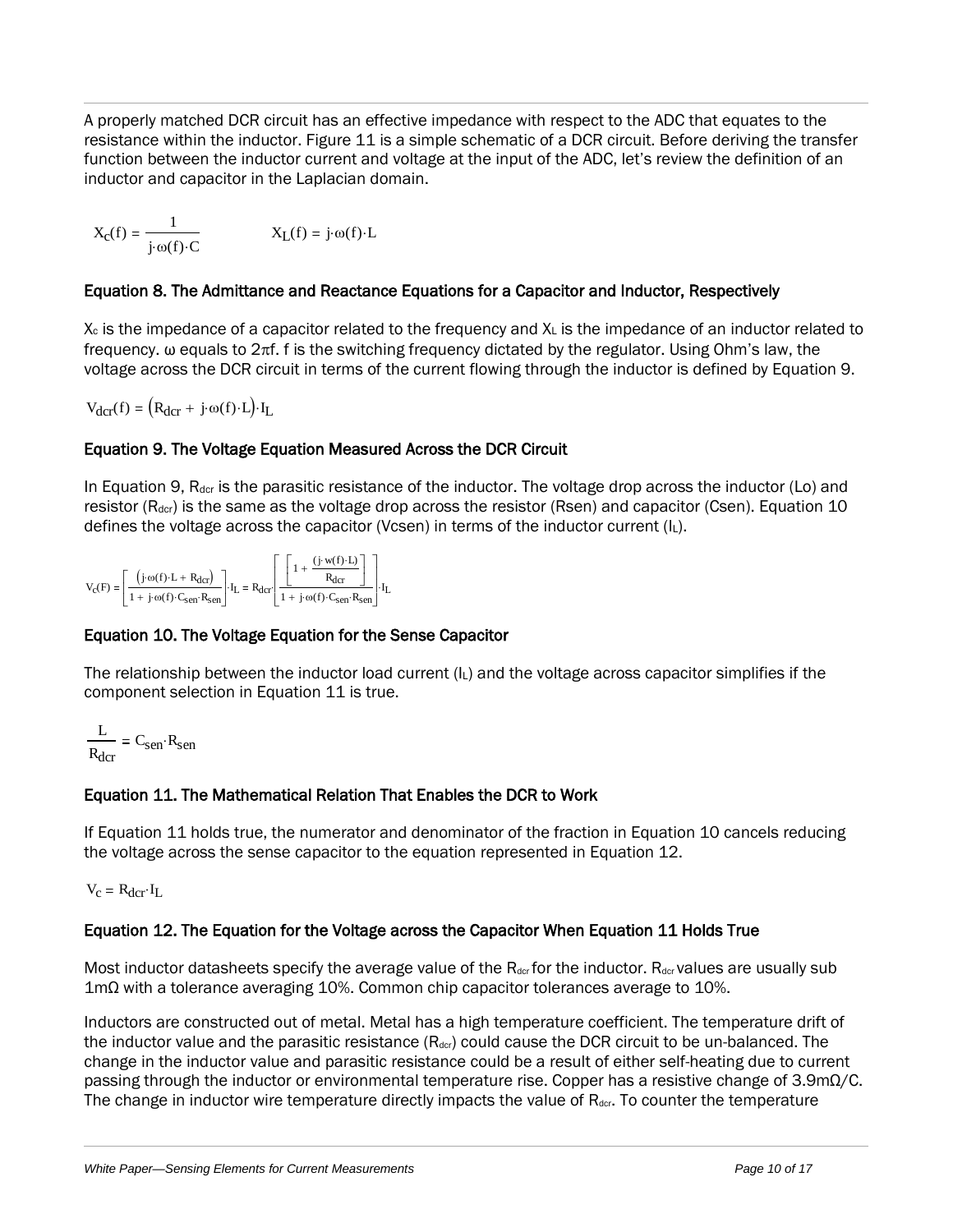variance, a temperature sensor could be used to monitor the temperature of the inductor. The DCR can be compensated with knowledge change in inductor resistance.

In [Figure 11,](#page-8-1) there is a resistor in series with the 16-bit ADC, which could be an ISL28023 digital power monitor, negative shunt terminal (VINM) with the value of  $R_{sen} + R_{der}$ . The resistor's purpose is to counter the effects of offset bias current from creating a voltage offset at the input of the ADC.

Assume the circuit in [Figure 11](#page-8-1) is an ISL85415 buck regulator with a switching frequency of 900kHz. The inductor value is  $22\mu$ H inductor with a  $\pm 20\%$  tolerance. The inductor and the bypass caps complete the buck regulator circuit such that voltage to the load is stable. The R<sub>dcr</sub> is inherent to the inductor. The values of the  $R_{\text{der}}$  for this example is 0.185Ω typical and 0.213Ω maximum. That is roughly a ±13% variance from inductor to inductor. The value of R<sub>sen</sub> for the DCR circuit is chosen as 11.8kΩ. Using [Equation 11,](#page-9-2) the capacitance value of the DCR circuit,  $C_{\text{sen}}$ , equals to 10nF. Assume the tolerance of the capacitor is  $\pm 10\%$ .

Inductor and capacitor values are not tightly controlled. If a DCR circuit is designed into a system without any additional tuning circuits built in, how do the tolerances of the sense capacitor and inductor effect the current measurement error?



#### Figure 12. Capacitor and Inductor Tolerances and Their Effects on the Current Measurement

<span id="page-10-0"></span>Designing a DCR circuit without tuning capabilities can result in a current measurement error of up to 35% due to the variance of the inductor and capacitor within the DCR circuit. [Figure 12](#page-10-0) plots measurement error versus different inductor and capacitor tolerance values. The measurement errors could increase to approximately 50% when including the  $R_{\text{der}}$  variation.

A simple trimming circuit utilizing a non-volatile digital potentiometers (DCP) drastically improves the current measurement accuracy.



#### <span id="page-10-1"></span>Figure 13. The Current Measurement Can Be Improved By Using A DCP to Tune the Circuit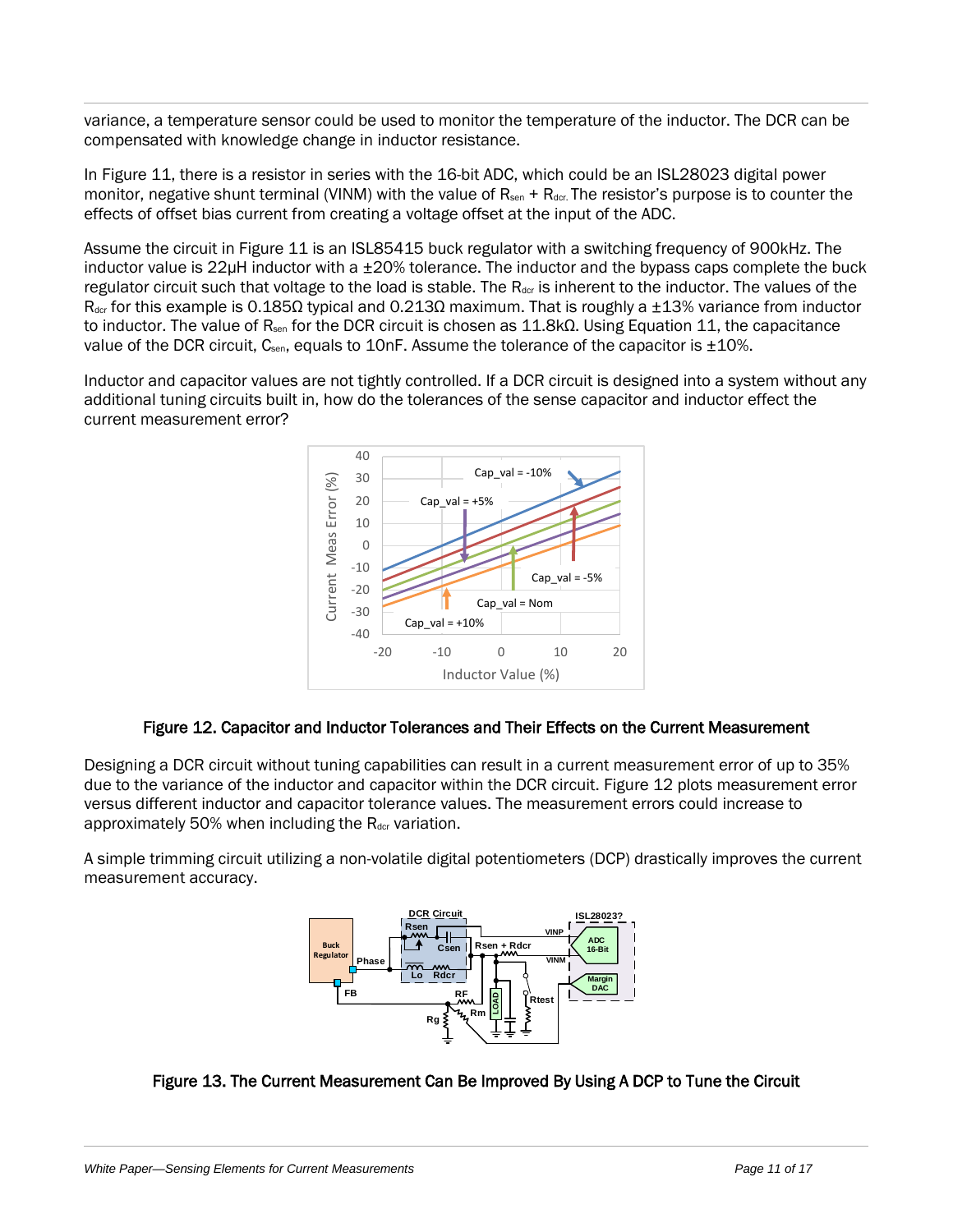A factory calibration technique to improve the current measurement performance is to apply a known current load in addition to the nominal current load sourced by the regulator. The DCP is trimmed while monitoring the voltage across the sense capacitor (C<sub>sen</sub>).

In many production applications, the circuits are tested for functionality. A common test is to margin the power supplies by  $\pm 10$ % from the nominal supply value to ensure functionality and proper current draw by the load.  $R_m$  combined with the feedback circuitry of the regulator enables the voltage to the load to be margined. Without margining, the regulated voltage to the load is represented by [Equation 13.](#page-11-0)

$$
V_{out} = V_{ref} \cdot \left(1 + \frac{R_f}{R_g}\right)
$$

# <span id="page-11-0"></span>Equation 13. The Regulated Output Equation to the Load (Without Margining)

 $V_{ref}$  is the reference voltage determined by the voltage regulator. R<sub>f</sub> and R<sub>g</sub> are the gain resistors that are multipliers to the reference voltage. For example, let's use the ISL85415 as the buck regulator. The ISL85415 has a reference voltage of 0.6V. The desired regulated voltage is 1.0V.  $R_f$  is arbitrarily chosen as 100kΩ. When choosing a feedback resistor, the value should not be too low in value. A higher value feedback resistor prevents unnecessary power dissipation in the feedback circuit. The feedback resistor value should not be too high either; this may result in noise or even oscillation at the regulated voltage node. Using [Equation 13,](#page-11-0)  $R_g$  is calculated to be 150k $\Omega$  for a 1.0V regulated voltage.

A ±10% margin voltage equates to a 1.1V and 0.9V regulated voltage to the load. To achieve a voltage change of 0.1V at the load, a margining DAC and resistor, R<sub>m</sub>, are added to the circuit. This is illustrated in [Figure 13.](#page-10-1) [Equation 14](#page-11-1) describes the regulation voltage in terms of the margin DAC and resistor, Rm.

$$
V_{out} = V_{ref} \cdot \left(1 + \frac{R_f}{R_g}\right) + \frac{R_f}{R_m} \cdot \left(V_{ref} - V_{mdac}\right)
$$

# <span id="page-11-1"></span>Equation 14. The Regulated Output Equation to the Load (With Margining)

 $V_{ref}$ , R<sub>f</sub> and R<sub>g</sub> are previously defined. V<sub>mdac</sub> is the margin DAC voltage. R<sub>m</sub> is the margining resistor. Let's assume the regulated voltage is 1.1V when the margin DAC equals 1.0V. Using [Equation 14,](#page-11-1)  $R_m$  equals 600kΩ. Using [Equation 14](#page-11-1) again, the margin DAC voltage, Vmdac, equals 1.2V for a regulated voltage of 1.1V. To save board space, the ISL28023 has a margin DAC with common margining voltage ranges integrated into the chip's functionality.

The circuit in [Figure 13](#page-10-1) has a switch and an  $R_{test}$  resistor in parallel to the load. The purpose of the  $R_{test}$ resistor is to add a known current to the existing load to allow for DCR inaccuracies to be trimmed out. In an ideal system, the voltage measurement would report out both magnitude and phase. The  $R<sub>sen</sub>$  trims the DCR circuit until the phase equals 0 degrees. A phase of 0 degrees results in a tuned DCR circuit described in [Equation 11.](#page-9-2)

The current measurement reading is purely resistive as described in [Equation 12.](#page-9-3) The current measurement could still have a measurement error of up to  $\pm 13$ %. The current measurement error is directly due to the variation in the DCR resistance, R<sub>DCR</sub>. The DCR resistance is calculated by changing the load current by a set amount and measuring the change in the voltage across the sense capacitor. The voltage change measured divided by the change in current equates to the  $R_{\text{der}}$  value.

A voltage measurement made from an ADC reports out the magnitude of the measurement. The phase is unknown without additional measurements and circuitry. Without knowing the phase of the measurement,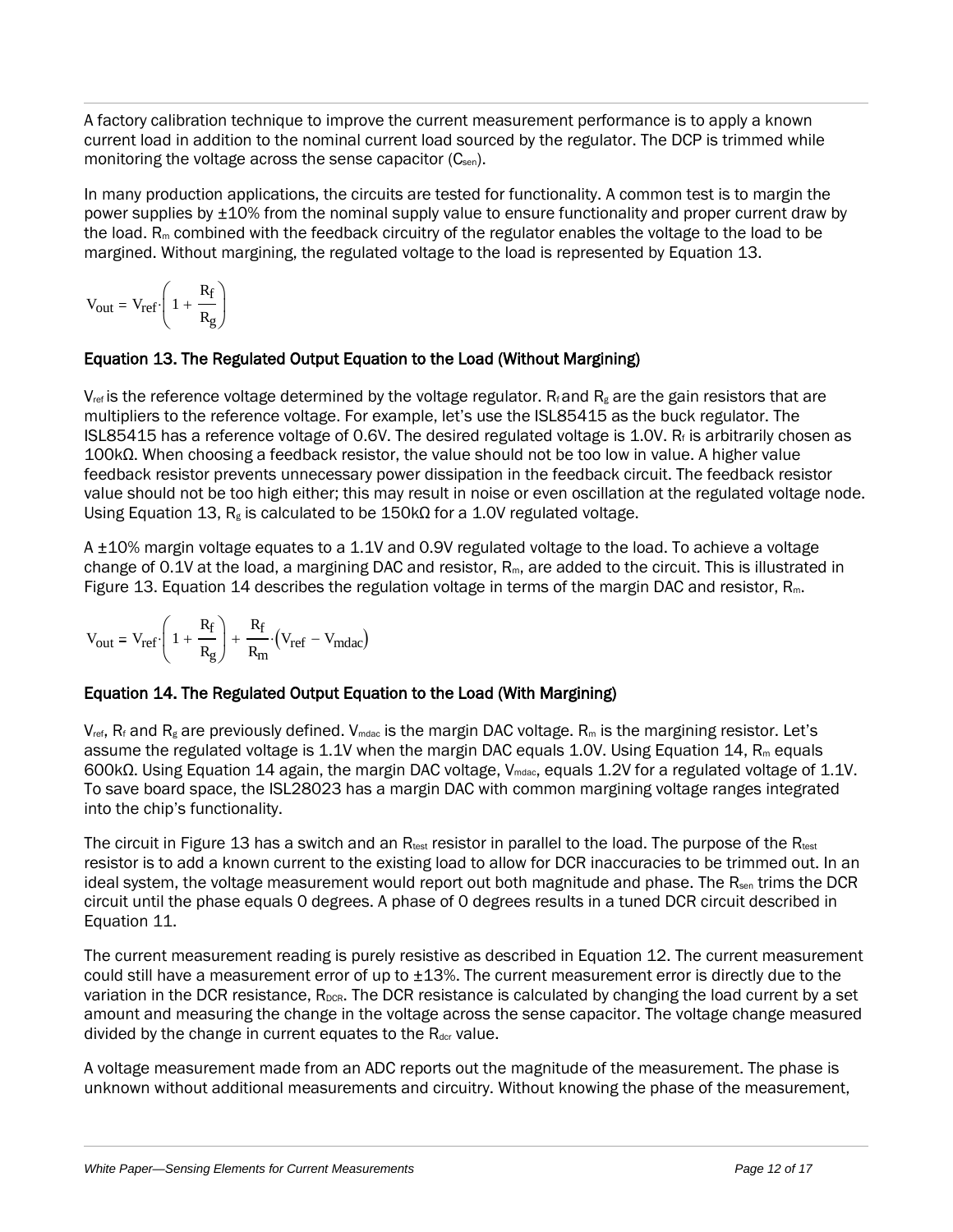the DCR circuit is calculated by trimming  $R_{sen}$  such that the system resistance equals the  $R_{der}$  nominal. This is described in [Equation 15.](#page-12-0)

| dV | $(j \cdot \omega(f) \cdot L)$                       |                         |
|----|-----------------------------------------------------|-------------------------|
|    | $1 + j \cdot \omega(f) \cdot C_{sen} \cdot R_{sen}$ | $= R_{\text{dcr}}(Nom)$ |

#### <span id="page-12-0"></span>Equation 15. System Resistance of the DCR Circuit

The procedure for measuring the system resistance is to measure the voltage change across the sense capacitor, C<sub>sen</sub>, when R<sub>test</sub> is connected and not connected. The value of R<sub>test</sub> should be chosen such that the current change is measureable. Changing the current by 10% of the nominal current is a good current change to design for. If the current change is too high with respect to the nominal current, the resistance of R<sub>dcr</sub> will change due to the additional current heating the DCR resistor. A current change too low will result in an unreadable current change.

Suppose the load draws 100mA nominally from the buck regulator. The output voltage is set to 1.1V and the Rtest resistor value is 100Ω. When the switch that is connected to Rtest is enabled, the current sourced by the regulator increases by 11mA. Measure the difference in  $V_c$  voltage between the test load connected to the circuit and not connected to the circuit. The difference between the two measurements equals  $dV_c$  in [Equation 15.](#page-12-0) Dividing the  $dV_c/dI_c$  equals the sense resistance. Adjust R<sub>sen</sub> and repeat the two measurements until the resistance value equals  $R_{\text{der}}(nom)$ . In this case, the  $R_{\text{der}}(nom)$  equals 0.185Ω.

The  $R_{\text{dcr}}$  value varies by  $\pm 13$ %. Since the voltage measured is a magnitude, there isn't a way to calibrate  $R_{\text{dcr}}$ directly. Trimming the R<sub>sen</sub> resistor to an effective resistance of 0.185 $\Omega$  may result in an unbalanced DCR circuit if the actual R<sub>dcr</sub> value does not equal 0.185 $\Omega$ . An unbalanced circuit results in an imaginary component when solving for the effective resistance in [Equation 10.](#page-9-1)

An unbalanced DCR circuit results that has an effective resistance dependent on frequency. How much does a 13% R<sub>dcr</sub> resistance variance contribute to the effective resistance value of the DCR circuit?

As mentioned prior, the buck regulator has a switching frequency of 900kHz. Solving [Equation 10](#page-9-1) for R<sub>dcr</sub> equal to 0.213Ω yields a measured R<sub>dcr</sub> value of 0.185 – 5.266\*10<sup>-5</sup> for an inductor that is 20% low and a capacitor that is 10% high. R<sub>sen</sub> value was for 8600 $\Omega$  for this instant. The imaginary part of the resistance is 0.028% of the real value at a switching frequency of 900kHz. The effective resistance across  $C_{sen}$  is constant as long as the switching frequency is constant. [Figure 14](#page-12-1) graphs the frequency dependence between a mismatched DCR circuit and a matched DCR circuit.



#### <span id="page-12-1"></span>Figure 14. Graph of the Sense Resistance between a Matched and an Unmatched and Trimmed DCR Circuit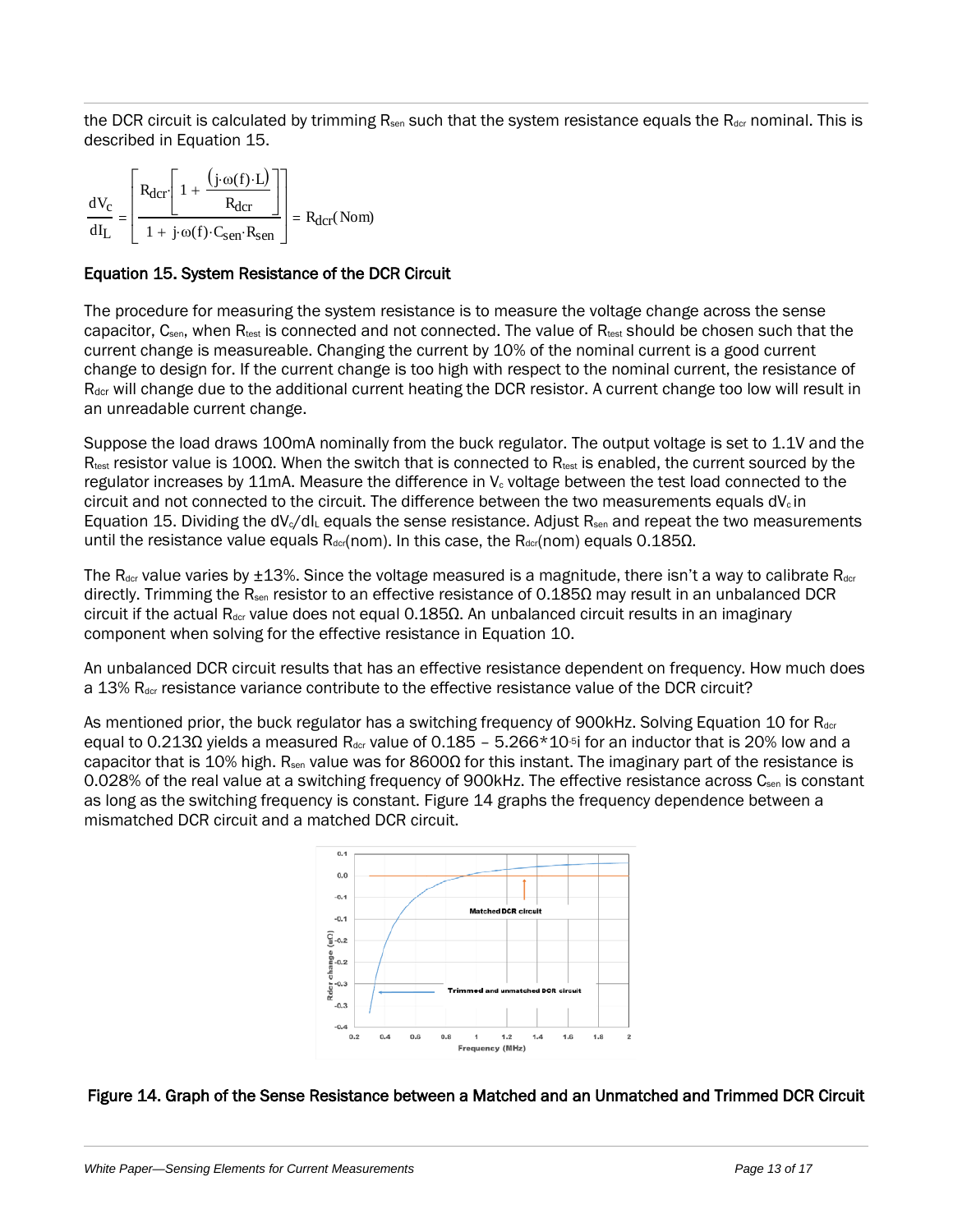A trimmed DCR circuit with a +13% R<sub>dcr</sub> value has a 0.4u $\Omega$  or 2.2ppm variance across the switching frequency range of the ISL85415. The change in resistance value is small versus switching frequency.

# DCR Summary

A DCR circuit is a lossless circuit that requires little board space to construct. The circuit requires tuning for proper operations. Therefore, extra steps need to be taken at the manufacturing to guarantee proper operation of the circuit. The tolerances of the reactive components can cause large variances in the effective resistance between circuits. Inductors and capacitors have strong temperature coefficients which add to the inaccuracies of the circuit once it is tuned. Overall, the DCR circuit architecture is good for measuring gross currents while maintaining a lossless system for switching regulators.

# **Element 3: Hall Effect Sensor**

A Hall Effect sensor measures the strength of a magnetic field from a nearby conductor in determining the magnitude of the current passing through a conductor. Hall Effect sensors that measure current are commonly found in lossless and very high current applications. A Hall Effect sensor remotely measures current passing through a conductor by measuring the magnitude of the magnetic field sourced from a trace. Systems in which employ Hall Effect sensors are considered lossless since the sensor remotely measures current. Applications above 200A may use Hall Effect sensors because the power dissipation from a sense resistor is large for high current applications. [Figure 15](#page-13-0) illustrates the basic concept of a Hall Effect current measuring application.





<span id="page-13-0"></span>The circuit in [Figure 15](#page-13-0) measures current through the trace by measuring the magnetic field, B, emitted from the current flowing through the trace. The B field is directly proportional to the magnitude and direction of the current flowing through the trace. The B field is perpendicular to the current flow. The direction of the B field with respect to current flow is illustrated in [Figure 16.](#page-14-0)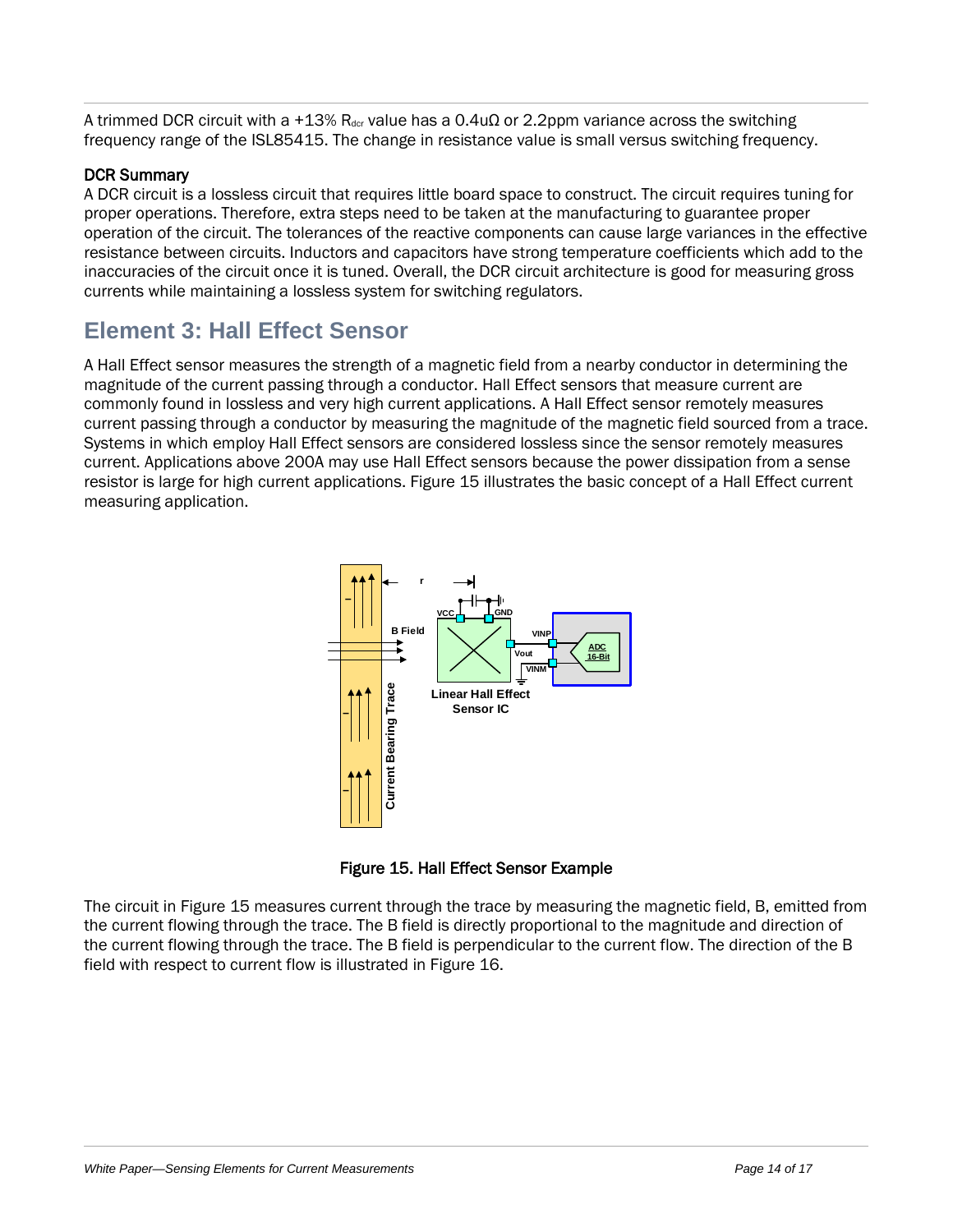

# Figure 16. An Illustration of Current Flow with Respect to the Magnetic Field Direction

<span id="page-14-0"></span>The mathematical relation between the magnitude of the current and the magnetic field is represented in [Equation 16](#page-14-1) for a wire. A strip line trace has a slightly different equation. For simplicity, this paper uses [Equation 16](#page-14-1) to discuss the relationship between current and magnetic fields.

$$
B = \frac{\mu_0 I}{2 \pi r} \qquad \text{OR} \qquad I = \frac{2 \pi r B}{\mu_0}
$$

# <span id="page-14-1"></span>Equation 16. The Mathematical Relationship between Current and Magnetic Field for a Wire

 $\mu_0$  is the permeability of the magnetic field. The permeability value,  $\mu_0$ , of free space equals  $4\pi \times 10^{7}$  H/m. The value r is the distance in meters between the conductor and the linear Hall Effect sensor. The variable I is the current flowing in amps through the conductor. B is the magnetic field in Gauss.



Figure 17. A Side Profile of the Circuit in [Figure 15](#page-13-0) 

From [Equation 16,](#page-14-1) the strength of the magnetic field diminishes as the spacing between conductor and sensor increases. A linear Hall Effect sensor converts the magnetic field measured into either a current or a voltage. The gain of the sensor is reported as either mV/G or mA/G. Some manufactures report the gain in Teslas. A Tesla equals 10,000 Gauss.

Suppose a 200A current flows through a trace that is 0.03m from the center of the trace to the center of the of Hall Effect chip. What is the expected magnetic field at the center of the sensor? If the sensor has a gain of 5mV/G, what is the output voltage of the sensor?

Using the simplified relationship i[n Equation 16,](#page-14-1) the magnetic field is 13.33G. The output from the sensor is calculated to be equal to 66.67mV.

Linear Hall Effect sensors are active circuits that draw between 3mA to 10mA of current. The noise levels of the sensor averages around 25mV or 5G. In applications that either have low currents or large trace to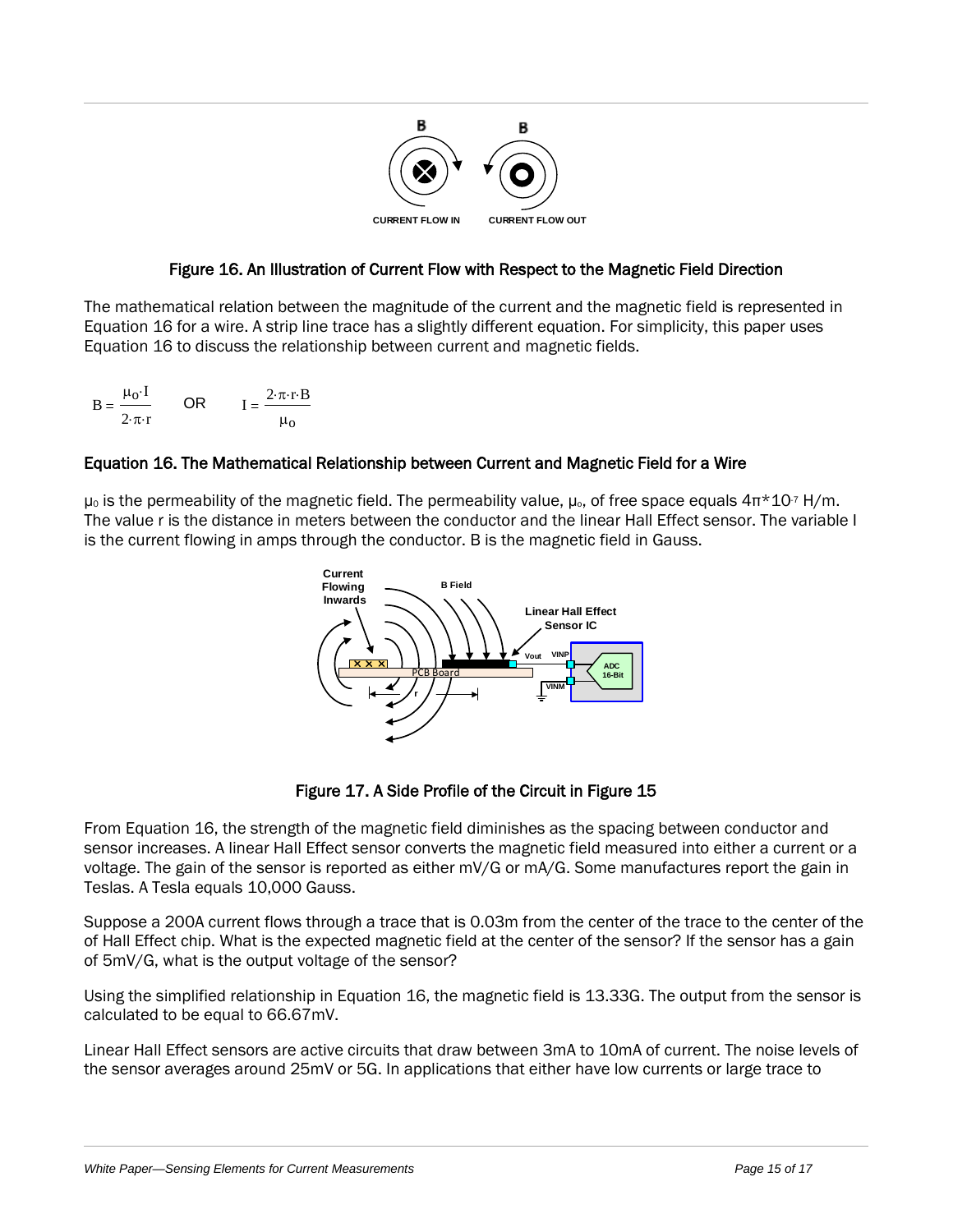sensor spacing, the linear Hall Effect is not a good choice due to the noise level of the sensor, as well as the current draw from the sensor.

The environment in which the current bearing trace and the sensor are subjected to is important for measuring weak magnetic fields. A linear Hall Effect sensors measure the total available magnetic field at the set location. Current bearing traces routed near the sensor will change the magnetic field at the sensor and ultimately change the accuracy of the measurement. The sensor will also measure changes in the environmental magnetic fields. A change in the environmental magnetic field could be caused by a switching motor or any device that radiates energy.

A magnetic shield that encapsulates the current bearing trace and the Hall Effect sensor is a means to controlling the magnetic field in the sensor's environment. [Figure 18](#page-15-0) illustrates a metal case enclosing the trace and sensor. The enclosure is known as a Faraday cage.



#### <span id="page-15-0"></span>Figure 18. Shielding the Conductor and the Sensor Will Improve Low Magnetic Field Measurements

The shield in [Figure 18](#page-15-0) should be grounded since ground is usually the most stable and lowest impedance to which most circuits are referenced.

Recently, Hall Effect sensors that integrate the current conduction path, provide environmental shielding and temperature compensation circuitry in a single package have been released to market. The integration of the current conduction path simplifies the gain calculation between the current flowing through the conductor and the output voltage. The single chip solution simplifies the layout and the design of a Hall Effect sensor measuring application because a user does not have to worry about the conductor to sensor spacing and the environment the sensor is in. [Figure 19](#page-15-1) is a simplified circuit of the integrated solution.



# <span id="page-15-1"></span>Figure 19. A Simplified Circuit Diagram of a Hall Effect Sensor That Integrates the Current Conduction Path